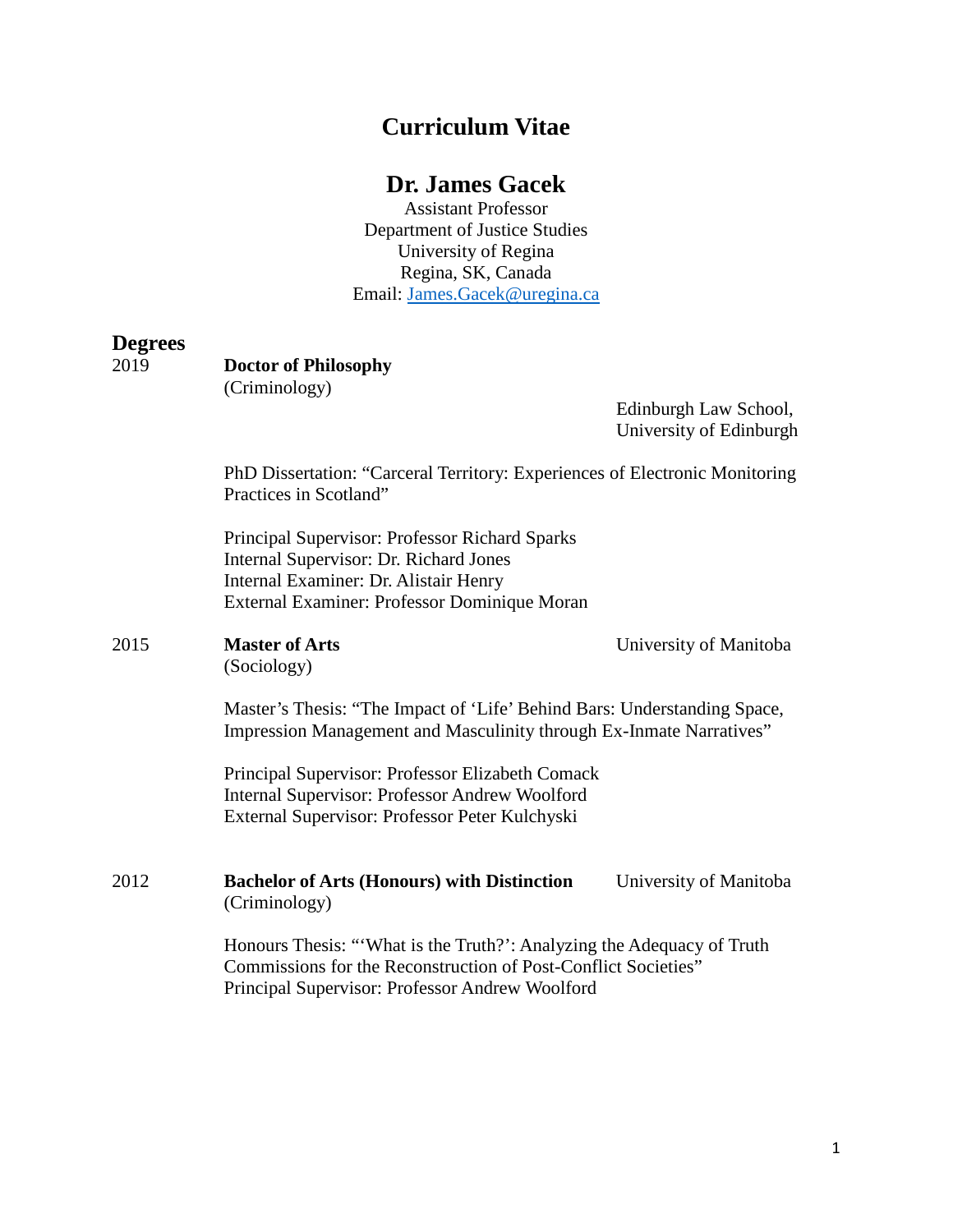#### **Awards and Scholarships**

- 2020 Vice-President (Research) Discretionary Fund, Office of the Vice-President (Research), Faculty of Arts, University of Regina (\$2,000)
- 2019 Postdoctoral Fellowship, under the supervision of Professor Rosemary [Rose] Ricciardelli, Department of Sociology, Memorial University of Newfoundland (\$64,000/year)
- 2016 Ewan Cameron PhD Studentship, Cameron Trust, Edinburgh Law School, University of Edinburgh (EU/UK Tuition  $+ \pounds 10,000$ /year of PhD degree)
- 2015 Special Achievement Award, Faculty of Arts, University of Manitoba for the 2014 ASA Student Forum for the 'Best Student Paper'
- 2014 Tri-Council 'Top Up'Award, Faculty of Graduate Studies, University of Manitoba (\$5,000)
- 2014 American Sociological Association (ASA) Student Forum Paper Award for 'Best Student Paper'
- 2013 University of Manitoba Graduate Fellowship (\$14,000)
- 2013 Senator Thomas Alexander Crerar Scholarship (\$6,000)
- 2012 Msgr. John Iwanchuk Memorial Fund Award (\$600)
- 2011 Michael and Anastasia Lyseyko Memorial Scholarship (\$400)
- 2011 Sam and Mary Szach Scholarship (\$400)
- 2011 John M. Hawryluk Memorial Scholarship (\$600)
- 2011 University of Manitoba Employees Scholarship (\$650)
- 2010 Shevchenko Foundation Award (\$2,700)
- 2010 M. I. Mandryka Prize (\$600)
- 2009 University of Manitoba Entrance Scholarship (\$1,100)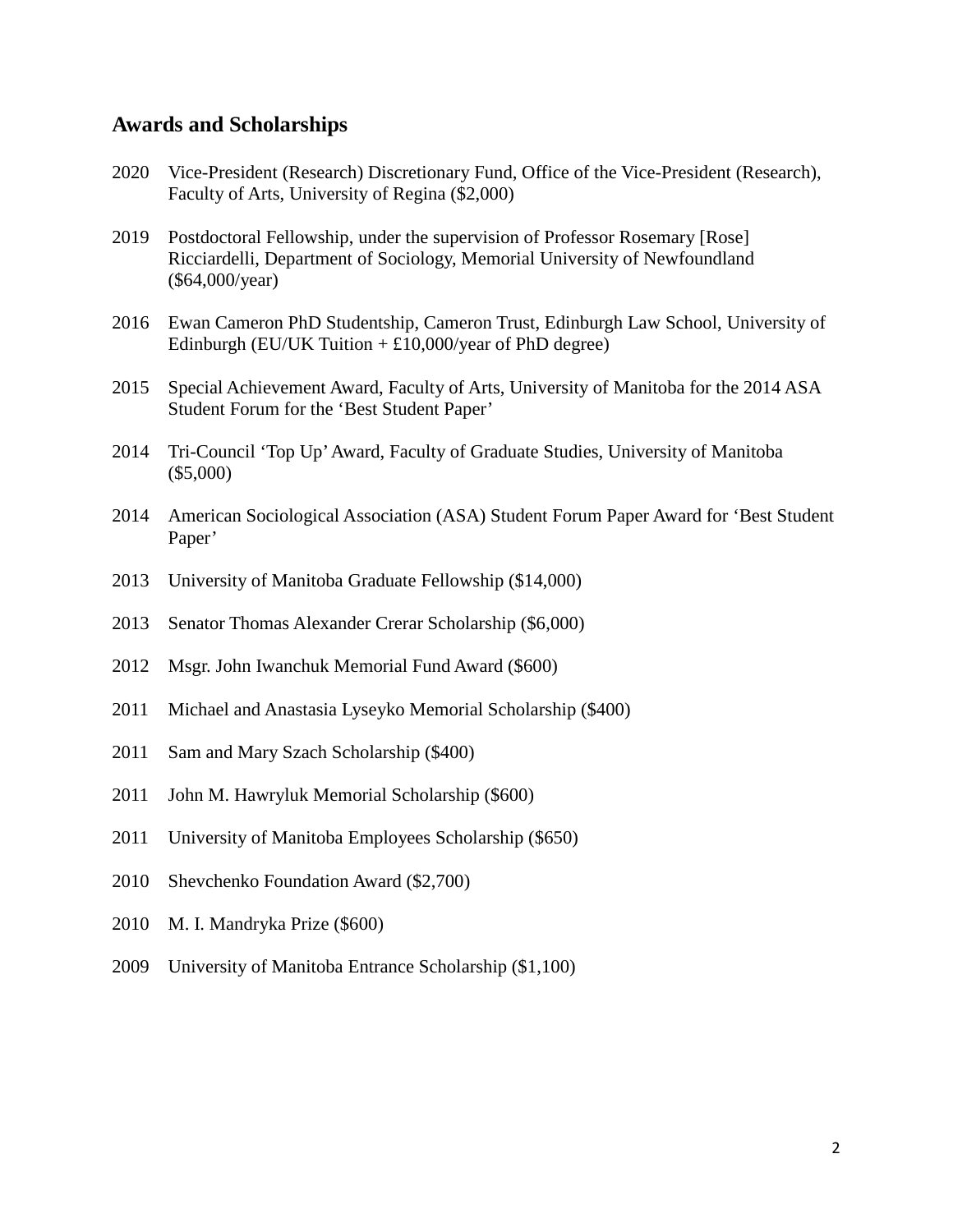#### **Research and Travel Grants**

2020-2022 University of Regina Internal Research Grant: Correctional Officer Work and Well-Being in Carceral Geographies. **J. Gacek P.I.** (U. Regina); R. Riccciardelli Co-P.I. (Memorial U.). \$12,000 (U. Regina).

- 2020-2023 Canadian Institute of Health Research (CIHR), Team Grant: Mental Wellness in Public Safety [Phase 2]. A longitudinal study of Correctional Services Canada correctional officers' mental health and well-being: The role of prison work and prisons in shaping correctional staff health and self over time. R. Ricciardelli P.A. (Memorial U.); B. Arseneault P.K.U. (Correctional Services Canada, CSC); J. Hubbard K.U. (CSC); N. Dufresne-Meek K.U. (CSC); J. Wilkins K.U. (Union of Canadian Correctional Officers, UCCO); L.A. Keown K.U. (CSC); G. Robertson K.U. (UCCO); S. Stapleston K.U. (U.S.J.E.); M. Adorjan (U. Calgary); R.N. Carleton (U. Regina); S. Czarnuch (Memorial U.); **J. Gacek** (U. Regina); D. Groll P.A. (Queen's U.); M. Evans (U. Reims); C. Genest (U. Montreal); A. Heber (Veteran Affairs Canada, VAC); W. Hebert (Carleton U.); M. Mitchell (U. of Central Florida); D. Moran (U. Birmingham); J. MacDermid (U. Western Ontario); K. Maier (U. Winnipeg); J. Phoenix (Open U.); B. Quirion (U. Ottawa); D. Spencer (Carleton U.); G. Anderson (Justice Institute of BC); A. Burdette (Florida State U.); H. Cramm (Queen's U.); S. Haynes (Mississippi State U.); R. MacPhee (Wilfrid Laurier U.); M. Weinrath (U. Winnipeg); T. Bartlett (Monash U.); J. Thomas (U. Reims). \$999,970 (CIHR) \$300,000 (IBM) \$30,000 (UCCO) \$10,000 (USJE) \$154,500 (MUN).
- 2019-2020 Canadian Institute of Health Research (CIHR), Team Grant Letter of Intent. A longitudinal study of Correctional Services Canada correctional officers' mental health and wellbeing: The role of prison work in shaping correctional staff health and self over time. R. Ricciardelli P.A. (Memorial U.); J. Hubbard P.K.U. (Correctional Services Canada, CSC); B. Arseneault K.U. (CSC); N. Dufresne-Meek K.U. (CSC); J. Godin K.U. (Union of Canadian Correctional Officer, UCCO); L.A. Keown K.U. (CSC); G. Robertson K.U. (UCCO); R.N. Carleton C.A. (U. Regina); S. Czarnuch C.A. (Memorial U.); **J. Gacek C.A.** (Memorial U.); D. Groll C.A. (Queen's U.); A. Heber C.A. (Veteran Affairs Canada, VAC); M. Mitchell C.A. (U. of Central Florida); D. Moran C.A. (U. Birmingham); B. Quirion C.A. (U. Ottawa); M. Adorjan C.L. (U. Calgary); G. Anderson C.L. (Justice Institute of BC); A. Bahji C.L. (Queen's U.); A. Burdette C.L. (Florida State U.); H. Cramm C.L. (Queen's U.); M.H. Evans C.L. (U. de Reims); S. Haynes C.L. (Mississippi State U.); R. MacPhee C.L. (Wilfrid Laurier U.); K. Maier C.L. (U. Winnipeg); J. Phoenix C.L. (Open U.); J. Thomas C.L. (U. Reims). \$30,000.
- 2015 Canadian Sociological Association Student Travel Grant (\$550)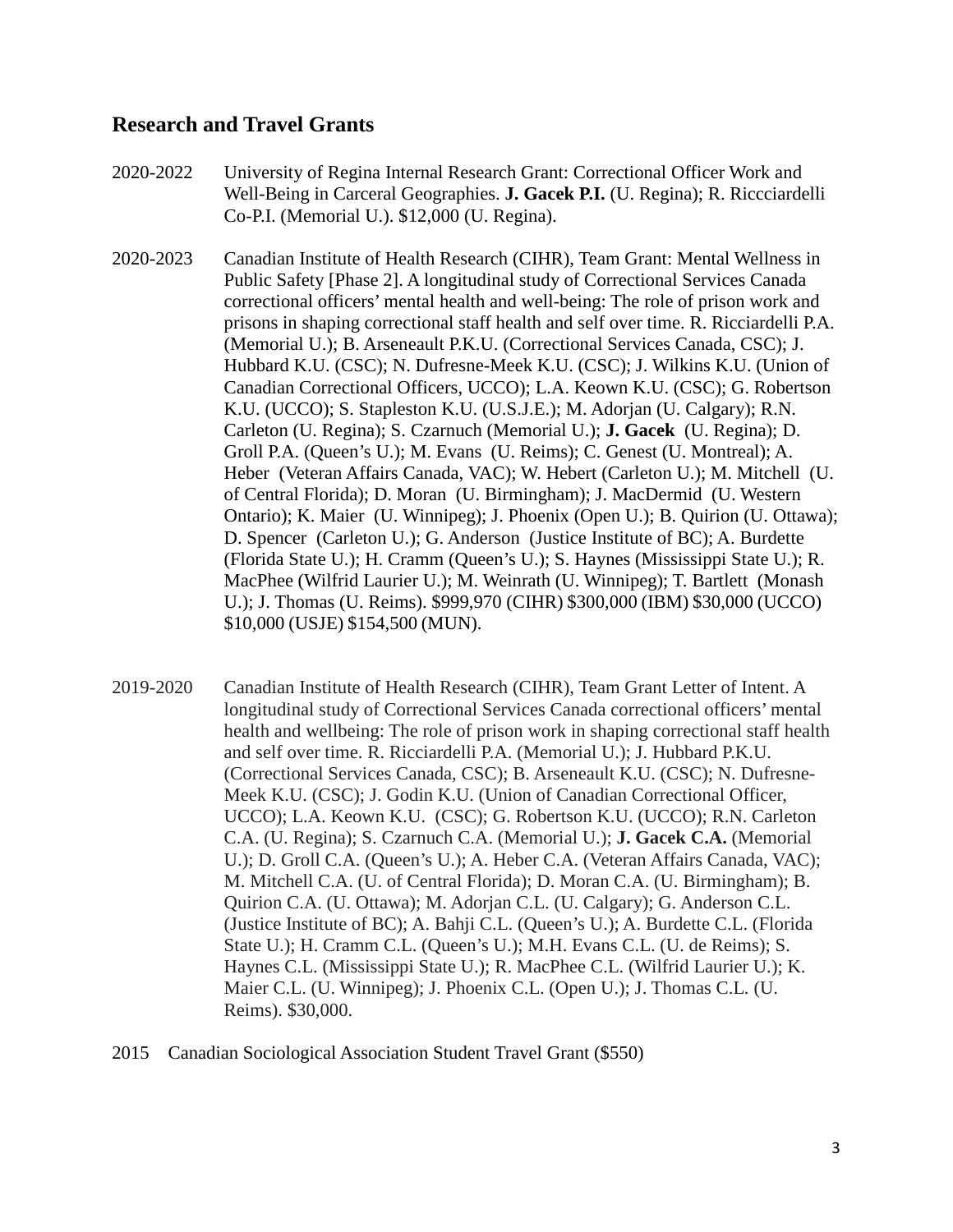- 2014 Social Sciences and Humanities Research Council (SSHRC) through the Manitoba Research Alliance grant for the project "The Impact of 'Life' Behind Bars: Understanding Space, Impression Management and Masculinity through Ex-Inmate Narratives." (\$6,100)
- 2014 'Canadian Graduate Scholarship Masters' issued from the Social Sciences and Humanities Research Council (SSHRC) for the project "The Impact of 'Life' Behind Bars: Understanding Space, Impression Management and Masculinity through Ex-Inmate Narratives." (\$22,500)
- 2014 U of M Faculty of Graduate Studies Graduate Student Travel Award (\$750)

## **Publications – Works in Progress**

#### **Books**

- Gacek, J. (under review). *Carceral Territory: Geographies and Experiences of Electronic Monitoring*. Under review with prospective publisher.
- Jochelson, R., & Gacek, J. (Eds.) (2019). *Sexual Regulation and the Law – A Canadian Perspective*. Bradford, ON: Demeter Press.
- Jochelson, R., Gacek, J., & Menzie, L. (2017). *Criminal Law and Precrime: Legal Studies in Canadian Punishment and Surveillance in Anticipation of Criminal Guilt*. New York: Routledge.

## **Book Chapters**

- Gacek, J. & Ricciardelli, R. (Forthcoming Fall 2020). Rethinking punishment: Prison research and the (un)intended challenges of institutional research ethics review. In J.I. Ross and F. Viannella (Eds.). Convict Criminology for the Future. Under contract with Routledge.
- Gacek, J. & Sparks, R. (Forthcoming Summer 2020). "The carceral state and the interpenetration of interests: commercial, governmental, and civil society interests in criminal justice." In *Marketisation and Privatisation of Criminal Justice*, edited by Kevin Albertson, Mary Corcoran, and Jake Phillips. University of Bristol: Policy Press. Pp. 47-58.
- Ricciardelli, R. & Gacek, J. (Forthcoming Fall 2020). Correctional Work: Negotiating vulnerabilities while providing control and "care". In C. Cesaroni (Ed.). Canadian prisons: Understanding the Canadian correctional landscape. Under contract with Oxford University Press.
- Gacek, J. & Jochelson, R. (2019). "Let's Talk about Sex A Time to Tap Taboo?" In Richard Jochelson and James Gacek (Eds.), *Sexual Regulation and the Law – A Canadian Perspective*. Bradford, ON: Demeter Press. Pp. 7-18.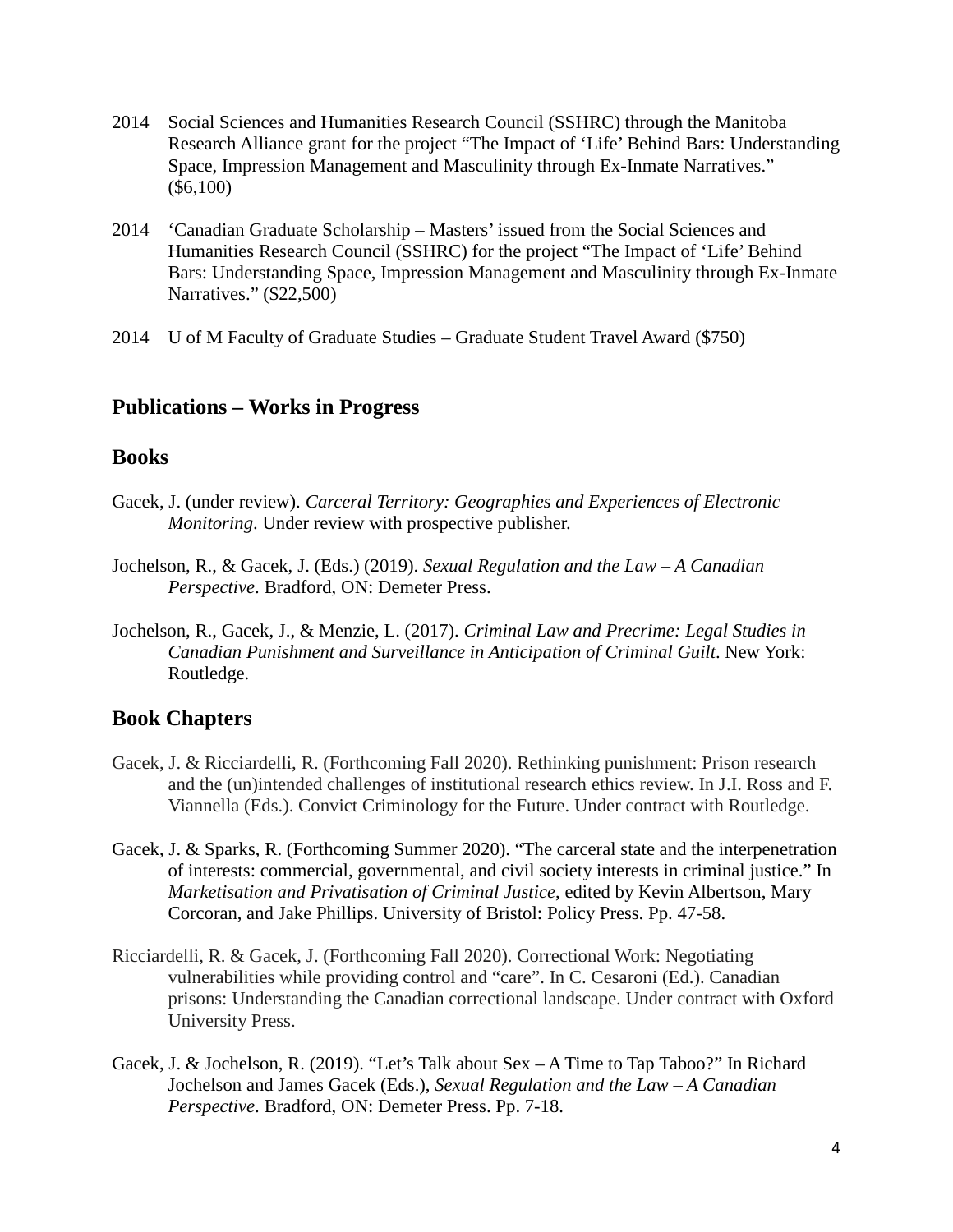- Gacek, J. & Jochelson, R. (2019). "Sex Work in Canada: Beginnings, *Bedford,* and Beyond." In Richard Jochelson and James Gacek (Eds.), *Sexual Regulation and the Law – A Canadian Perspective*. Bradford, ON: Demeter Press. Pp. 57-100.
- Gacek, J. & Jochelson, R. (2019). "Conclusions and Future Directions—Moving Towards Making the 'Strange' Familiar." In Richard Jochelson and James Gacek (Eds.), *Sexual Regulation and the Law – A Canadian Perspective*. Bradford, ON: Demeter Press. Pp. 333-341.
- Jochelson, R. & Gacek, J. (2019). "Indecency and Obscenity Jurisprudence in Canada: From *Hicklin* to Post-*Labaye* – A (Tall) Tale of Risk?" In Richard Jochelson and James Gacek (Eds.), *Sexual Regulation and the Law – A Canadian Perspective*. Bradford, ON: Demeter Press. Pp. 19-56.
- Jochelson, R., Dueck-Read, A., & Gacek, J. (2019). "Rethinking Bestial Regulation: Bestiality Jurisprudence in Canada." In Richard Jochelson and James Gacek (Eds.), *Sexual Regulation and the Law – A Canadian Perspective.* Bradford, ON: Demeter Press. Pp. 209-259.
- Jochelson, R., Dueck-Read, A., Gacek, J., & MacDonald, B. (2019). "Intimate Images and the Law." In Richard Jochelson and James Gacek (Eds.), *Sexual Regulation and the Law – A Canadian Perspective.* Bradford, ON: Demeter Press. Pp. 101-171.
- Bookman, S. & Gacek, J. (2017). "The Mean Streets of Winnipeg: Entanglements of Crime and Place in Film." In Steven Kohm, Pauline Greenhill, and Sonia Bookman (Eds.), *Screening Justice in Canada: Canadian Crime Films, Culture and Society*. Halifax and Winnipeg: Fernwood Publishing. Pp. 98-115.
- Gacek, J. (2017). "Doing Time Differently: Imaginative Mobilities to/from Inmates' Inner/Outer Spaces." In Jennifer Turner and Kimberley Peters (Eds.), *Carceral Mobilities: Interrogating Movement in Incarceration*. Abingdon: Routledge. Pp. 73-84.
- Walby, K., Lippert, R. & Gacek, J. (2016). "Securitizing 'National Interests': Canadian Federal Government Departments, Corporate Security Creep, and Security Regimes." In Randy Lippert, Kevin Walby, Ian Warren, and Darren Palmer (Eds.), *National Security, Surveillance, and Terror: Canada and Australia in Comparative Perspective*. London: Palgrave. Pp. 155-176.

## **Journal Articles**

- Gacek, J., Riciardelli, R., & Adjoran, M. (in progress). Pandemic Prison Research: Opportunistic and/or Necessary? In progress.
- Gacek, J. & McClanahan, B. (in progress). Learning about the Illegal and the 'Lawful yet Awful': Progressing Public Criminology in the University Classroom. In progress.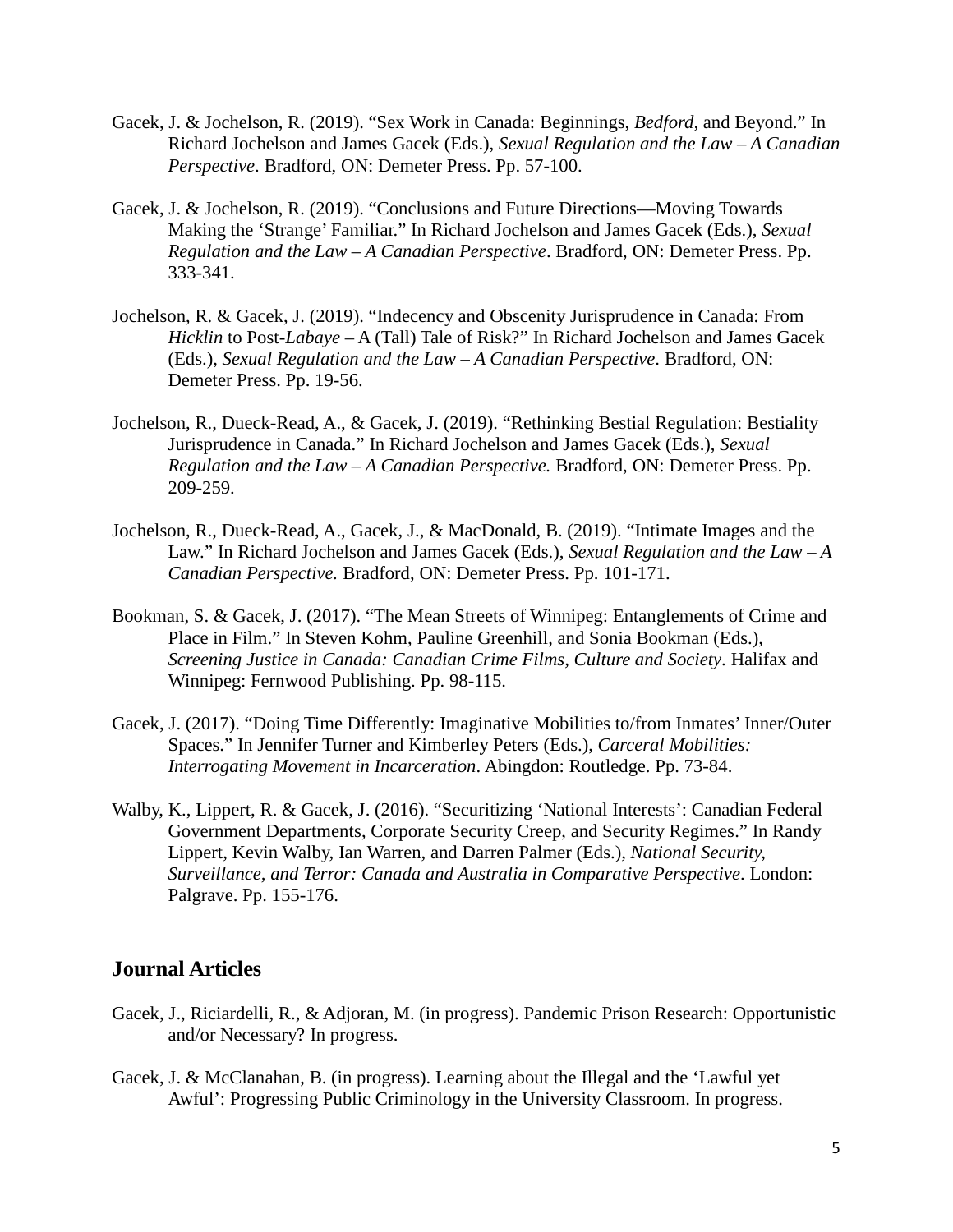- Hasler, O. & Gacek, J. (in progress). Climate Change Anxiety and the 'Green Scare': Perpetuating the 'Deny-Vilify' Nexus. In progress.
- Ricciardelli, R. & Gacek, J. (in progress). Facing Facts: Revisiting the *Drug Free Prisons Act* in a Climate of Harm Reduction. In progress.
- Gacek, J., Ricciardelli, R., & Moran, D. (in progress). Occupational Drift: Understanding the Motivations of Former Armed Forces Personnel Wanting to Work in Corrections. In progress.
- Gacek, J., Ricciardelli, R., & Phoenix, J. (in progress). Transphobia and Correctional Work: How Correctional Officer Recruits Experience Trans Bodies. In progress.
- Adorjan, M., Ricciardelli, R., & Gacek, J. (under review). "We're both here to do a job and that's all that matters": Cisgender correctional officer recruit reflections within an unsettled correctional prison culture. Under review.
- Ricciardelli, R. & Gacek, J. (in progress). Self-Injurious Behaviour and Correctional Work: Critical (Re)Considerations of Prisoner Harm. In progress.
- Ricciardelli, R., Gacek, J., & Phoenix, J. (in progress). From gender dysphoria to gender identity: Reflecting on the treatment of Canadian Trans prisoners and the federal prisoner placement policy before and after December 2017. In progress.
- Ricciardelli, R., Czarnuch, S., Carleton, N., Gacek, J., & Shewmake, J. (under review). Canadian Public Safety Personnel (PSP) and Occupational Stressors: How PSP Interpret Stressors on Duty. Under review.
- Ricciardelli, R., Carleton, N., Gacek, J., & Grohl, D. (Forthcoming Summer 2020). Understanding needs, breaking down barriers: Examining mental health challenges and wellbeing of correctional staff in Ontario, Canada. Accepted in *Frontiers in Psychology*.
- Gacek, J. & Ricciardelli, R. (Forthcoming Fall 2020). Constructing, Assessing and Managing the Risk Posed by Intoxicants in Federal Prisons. Accepted in *Manitoba Law Journal*.
- Gacek, J., Jochelson, R., & Dueck-Reid, A. (Forthcoming Spring 2020). Critiquing the Conception of 'Crimes against Nature': The Necessity for a New 'Natural' Law. Invited to submit to the *International Journal of Offender Rehabilitation and Comparative Criminology (Special Issue: Guest Editor Bill McClanahan)*. Under review.
- Gacek, J. & Jochelson, R. (Forthcoming Spring 2020). Animals as Something More than Mere Property: Interweaving Green Criminology and Law. Accepted in *Social Sciences (Special Issue: Guest Editors Bill McClanahan, Avi Brisman)*.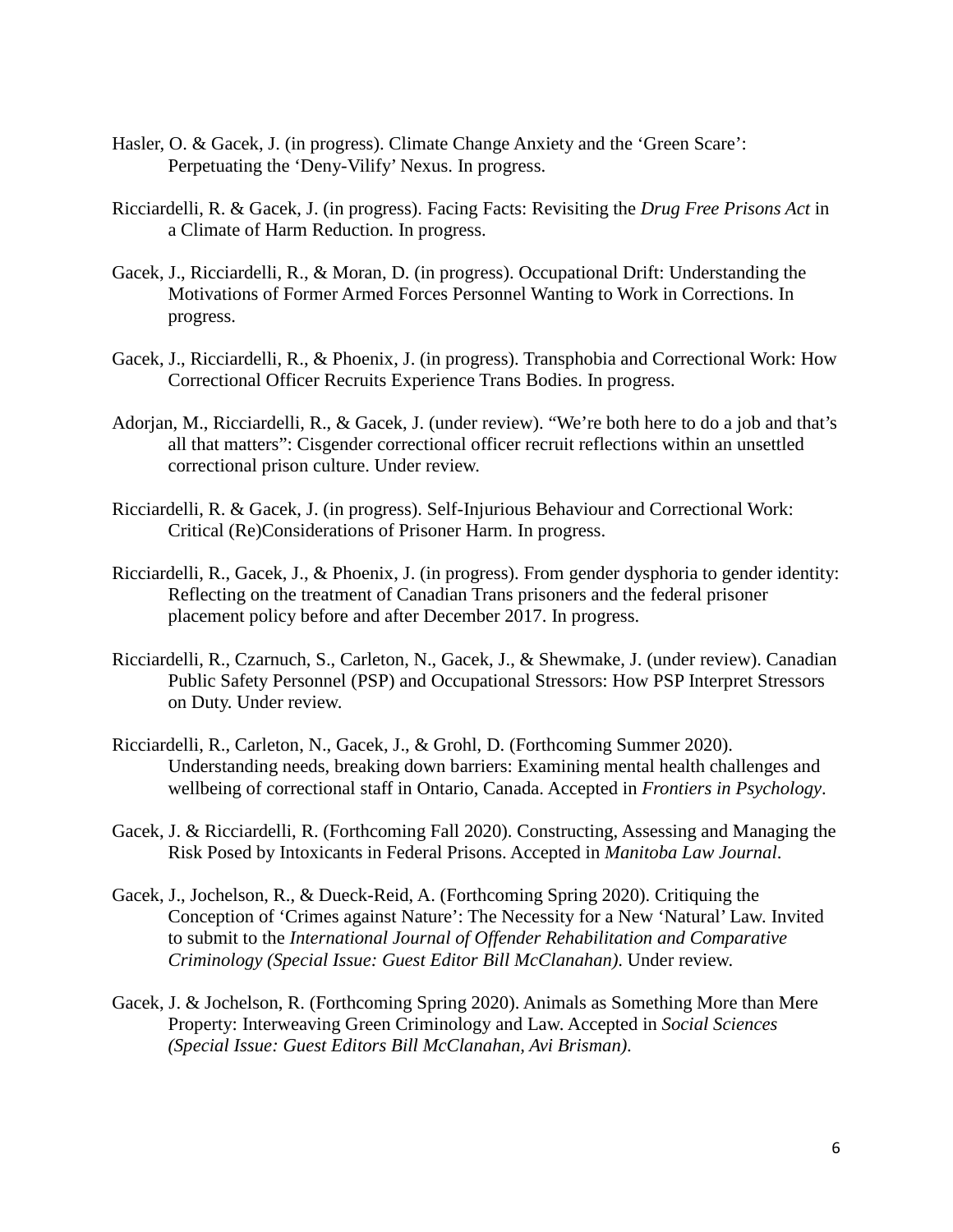- Jochelson, R., Gacek, J., & Ireland, D. (Forthcoming Fall 2020). Reconsidering Legal Pedagogy: Assessing Trigger Warnings, Evaluative Instruments, and Articling Integration in Canada's Modern Law School Curricula. Accepted in *Manitoba Law Journal*.
- Gacek, J. (2020). Corporate Greenwashing and Canada Goose: Exploring the Legitimacy-Aesthetic Nexus. *International Journal of Crime, Justice and Social Democracy*, *OnlineFirst:* 1-15.
- Gacek, J. (2020). In the Era of E-Carceration: Criminal Justice Trends and Concerns with Electronic Monitoring. *Annual Review of Interdisciplinary Justice Research,* 9, 32-56.
- Ricciardelli, R., Phoenix, J., & Gacek, J. (2020). "It's Complicated": Canadian Correctional Officer Recruits' Interpretations of Issues Relating to the Presence of Transgender Prisoners. *The Howard Journal of Crime and Justice,* 59(1), 86-104.
- Gacek, J. (2019). Stuck in the Carceral Web: Prisoners' Experiences of Electronic Monitoring. *Criminological Encounters,* 2(1), 35-52.
- Gacek, J. (2019). Confronting Animal Cruelty: Understanding Evidence of Harm Towards Animals. *Manitoba Law Journal,* 42(4), 315-342.
- Jochelson, R. & Gacek, J. (equal co-authorship). (2019). Reconstitutions of Harm: Novel Applications of the *Labaye* Test since 2005. *Alberta Law Review,* 56(4), 991-1038.
- Sparks, R. & Gacek, J. (2019). Persistent Puzzles: The Philosophy and Ethics of Private Corrections in the Context of Contemporary Penality. *Criminology and Public Policy,* 18(2), 379-399.
- Jochelson, R. & Gacek, J. (equal co-authorship). (2018). 'Ruff' Justice: Canine Cases and Judicial Law Making as an Instrument of Change. *Animal Law Review,* 24(1), 171-195.
- Gacek, J. (2018). "Me Time": (Re)Presenting Self and Carceral Spaces. *Annual Review of Interdisciplinary Justice Research*, 7, 346-371.
- Gacek, J. (2017). Species Justice for Police Eagles: Critiquing the Dutch 'Flying Squad' and Animal-Human Relations. *Contemporary Justice Review: Issues in Criminal, Social, and Restorative Justice*, 21(1), 2-15.
- Gacek, J. & Jochelson, R. (equal co-authorship). (2017a). Placing 'Bestial' Acts in Canada: Legal Meanings of 'Bestiality' and Judicial Engagements with Sociality. *Annual Review of Interdisciplinary Justice Research*, 6, 236-261.
- Gacek, J. & Jochelson, R. (equal co-authorship). (2017b). 'Animal Justice' and Sexual (Ab)use: Consideration of Legal Recognition of Sentience for Animals in Canada. *Manitoba Law Journal,* 40(3), 335-362.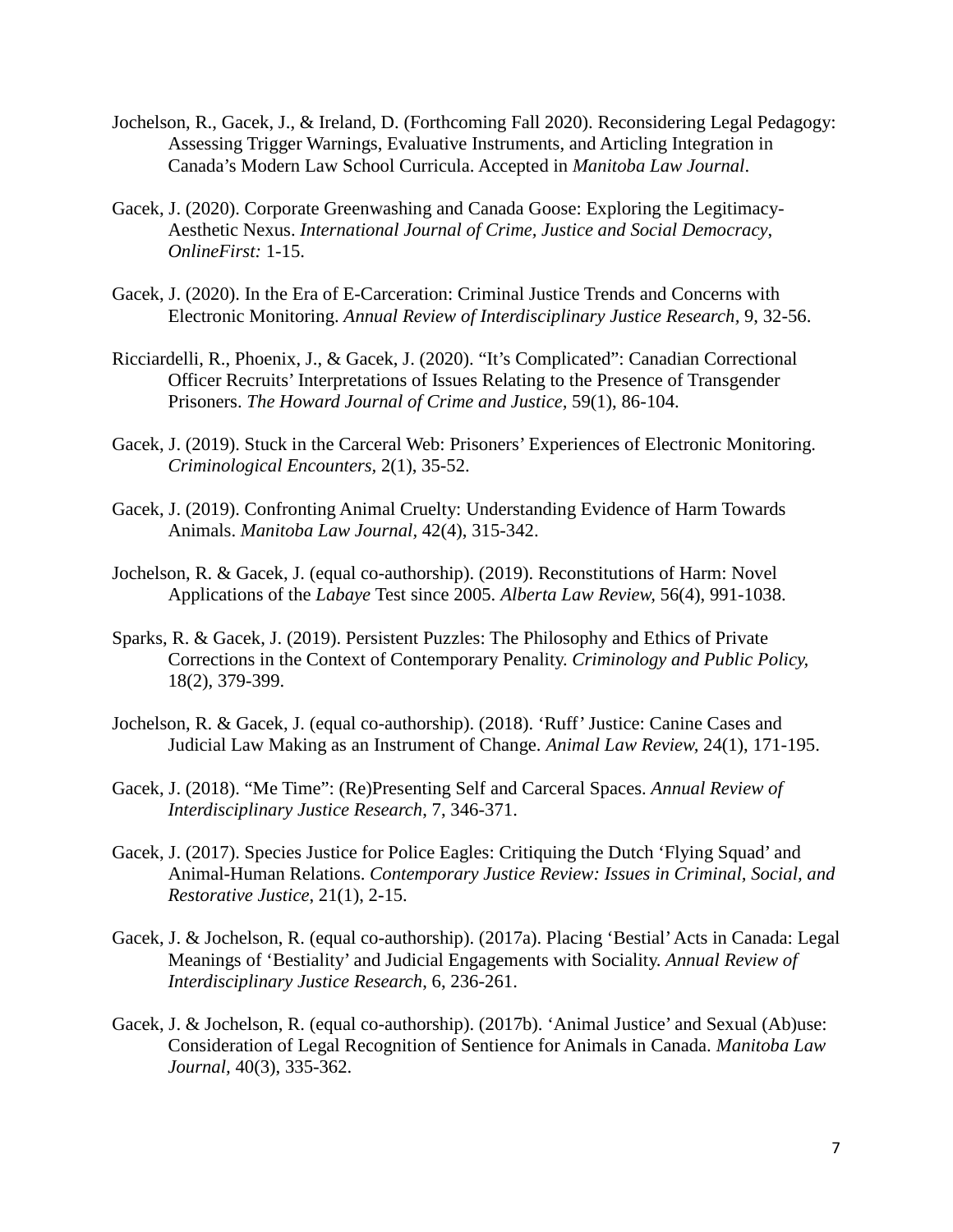- Gacek, J. & Kohm, S. (2016). The 'Frozen' Heart of the Continent: Place-Myths and Winnipeg in Canadian Crime Films. *Canadian Graduate Journal of Sociology and Criminology,* 5(1), 4-17.
- Kohm, S. & Gacek, J. (2016). Visualizing Cultural Criminology: See(k)ing Justice in the Films of Atom Egoyan. *Annual Review of Interdisciplinary Justice Research,* 5, 15-41.
- Sanscartier, M. & Gacek, J. (2016). Out, Damned Spot: Socio-Economic Hygienic Practices of Business Improvement Districts. *Canadian Journal of Urban Research,* 25(2), 73-85.
- Woolford, A. & Gacek, J. (2016). Genocidal Carcerality and Indigenous Residential Schools in Canada. *Punishment & Society,* 18(4), 400-419.

#### **Book Reviews**

- Gacek, J. (2019). Review of *Water, Crime and Security in the Twenty-First Century: Too Dirty, Too Little, Too Much*, by Avi Brisman, Bill McClanahan, Nigel South and Reece Walters. *International Journal of Crime, Justice and Social Democracy*, 8(1), 161-163.
- Gacek, J. (2017). Review of *Geometries of Crime: How Young People Perceive Crime and Justice*, by Avi Brisman. *Annual Review of Interdisciplinary Justice Research,* 6, 289- 292.
- Gacek, J. (2015). Review of *Surviving Incarceration: Inside Canadian Prisons*, by Rose Ricciardelli. *Canadian Journal of Law and Society*, 30(2), 320-322.

## **Media/Press**

- *Discourse* (Fall 2019/Winter 2020 edition). University of Regina Research Magazine. Featured highlight of co-edited book *Sexual Regulation and the Law: A Canadian Perspective*. Available at: [https://www.discoursemagazine.ca/.](https://www.discoursemagazine.ca/)
- Moulton, D. (2017). "Increased snooping powers of police could have chilling effect on rights, book warns." *The Lawyer's Daily*: August 14. Interviewed alongside Richard Jochelson to comment on the release of *Criminal Law and Precrime*.

#### **Peer-Reviewed Blog Posts**

Gacek, J. (2018). Carceral Space, Prisoners and Animals. *Carceral Geography: Working Group of the RGS-IBG*. University of Birmingham: August 31.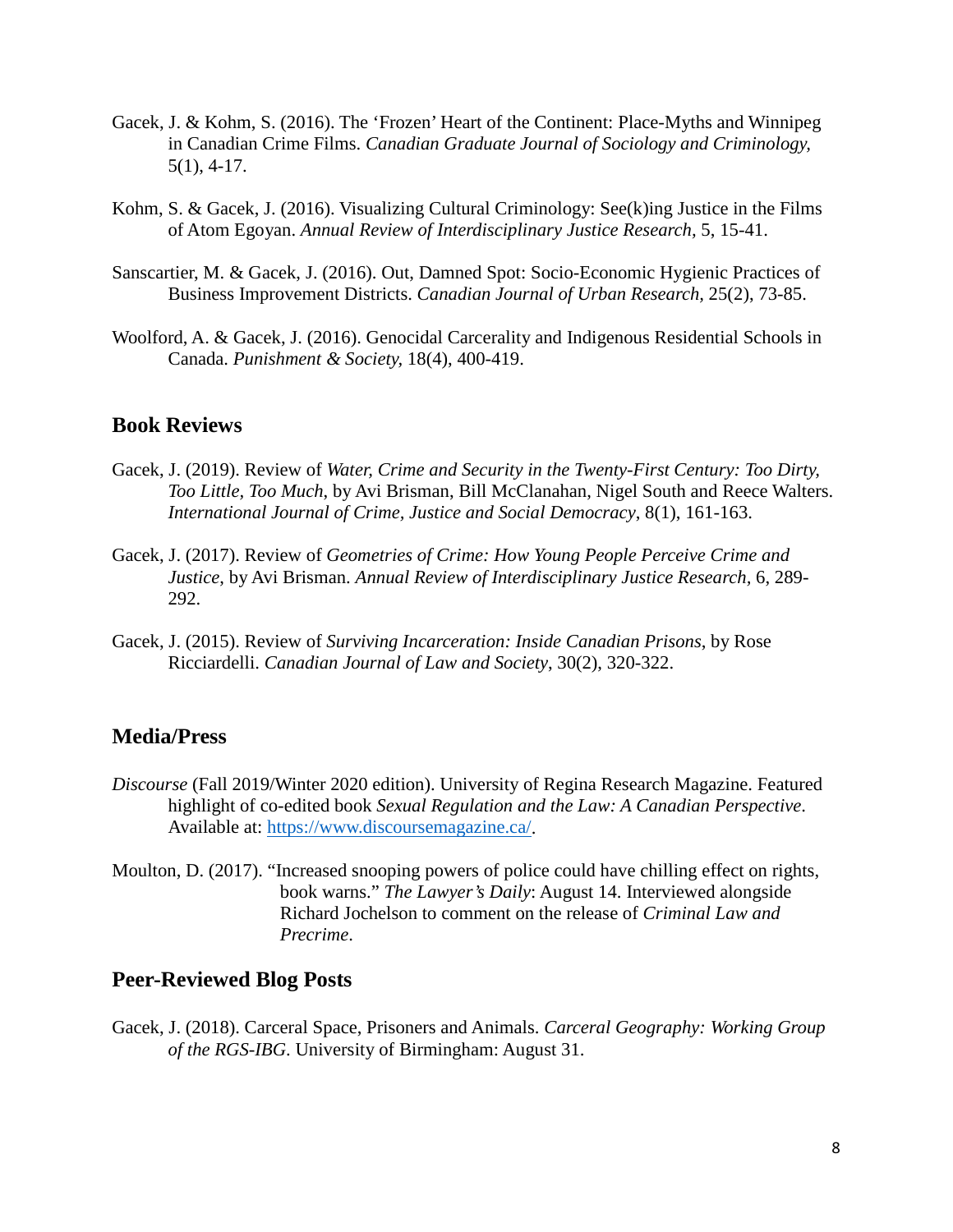- Gacek, J. (2017). Proposing Proportionality for the Self-Defence and Defence of Property Provisions in the *Criminal Code*. *RobsonCrim: Canada's Criminal Law Blawg*. Robson Hall Law School, University of Manitoba: November 22.
- Gacek, J. & Jochelson, R. (2017). *DLW* and 'Carnal Knowledge': Animal Rights in Canada or a Question of Context? *RobsonCrim: Canada's Criminal Law Blawg*. Robson Hall Law School, University of Manitoba: October 10.
- Gacek, J. (2017). Securing Bodily Evidence: Expanding Police Powers and Invasive Searches in *Saeed*. *RobsonCrim: Canada's Criminal Law Blawg*. Robson Hall Law School, University of Manitoba: August 8.
- Gacek, J. (2017). 'Justice is not only about results': The social and legal implications of prosecutorial misconduct. *RobsonCrim: Canada's Criminal Law Blawg*. Robson Hall Law School, University of Manitoba: June 26.
- Gacek, J. (2017). Judicial Dissensus is not a Disservice to Justice: The Importance of Dissent in the 'Court of Last Resort'. *RobsonCrim: Canada's Criminal Law Blawg*. Robson Hall Law School, University of Manitoba: June 5.
- Gacek, J. (2017). Canadian Crimmigration: How Ill-Perceived Presumptions and Threats Shape Migrant Detention. *Migration Law Research Cluster*, Robson Hall Law School, University of Manitoba: June 1. Cross-posted at *RobsonCrim: Canada's Criminal Law Blawg*, Robson Hall Law School, University of Manitoba: June 1.
- Gacek, J. (2017). 'Humanely' Trapped, yet Legally Endangered: Anthropocentrism and the Coyotes used in Canada Goose Jackets. *RobsonCrim: Canada's Criminal Law Blawg*. Robson Hall Law School, University of Manitoba: May 15.
- Gacek, J. (2017). Loving Spoonfuls of Discipline: The Sociality of Reasonableness in Canada's 'Spanking' Law. *RobsonCrim: Canada's Criminal Law Blawg*. Robson Hall Law School, University of Manitoba: March 27.
- Gacek, J. (2017). Letting a 'Sleeping' Law Lie? The Case of Canada's Blasphemy Law. *RobsonCrim: Canada's Criminal Law Blawg.* Robson Hall Law School, University of Manitoba: March 20.
- Gacek, J. (2017). Tagging Offenders in the 'True North': The Need to Expand Electronic Monitoring Programs in Canada. *RobsonCrim: Canada's Criminal Law Blawg.* Robson Hall Law School, University of Manitoba: February 1.
- Gacek, J. (2016). Building Bridges, Not Walls: Bauman's Reflections on the Present-Day 'Migration Panic.' *Global Justice Blog: Global Justice Academy.* University of Edinburgh: November 28. Cross-posted at *RobsonCrim: Canada's Criminal Law Blog*, Robson Hall Law School, University of Manitoba: November 28.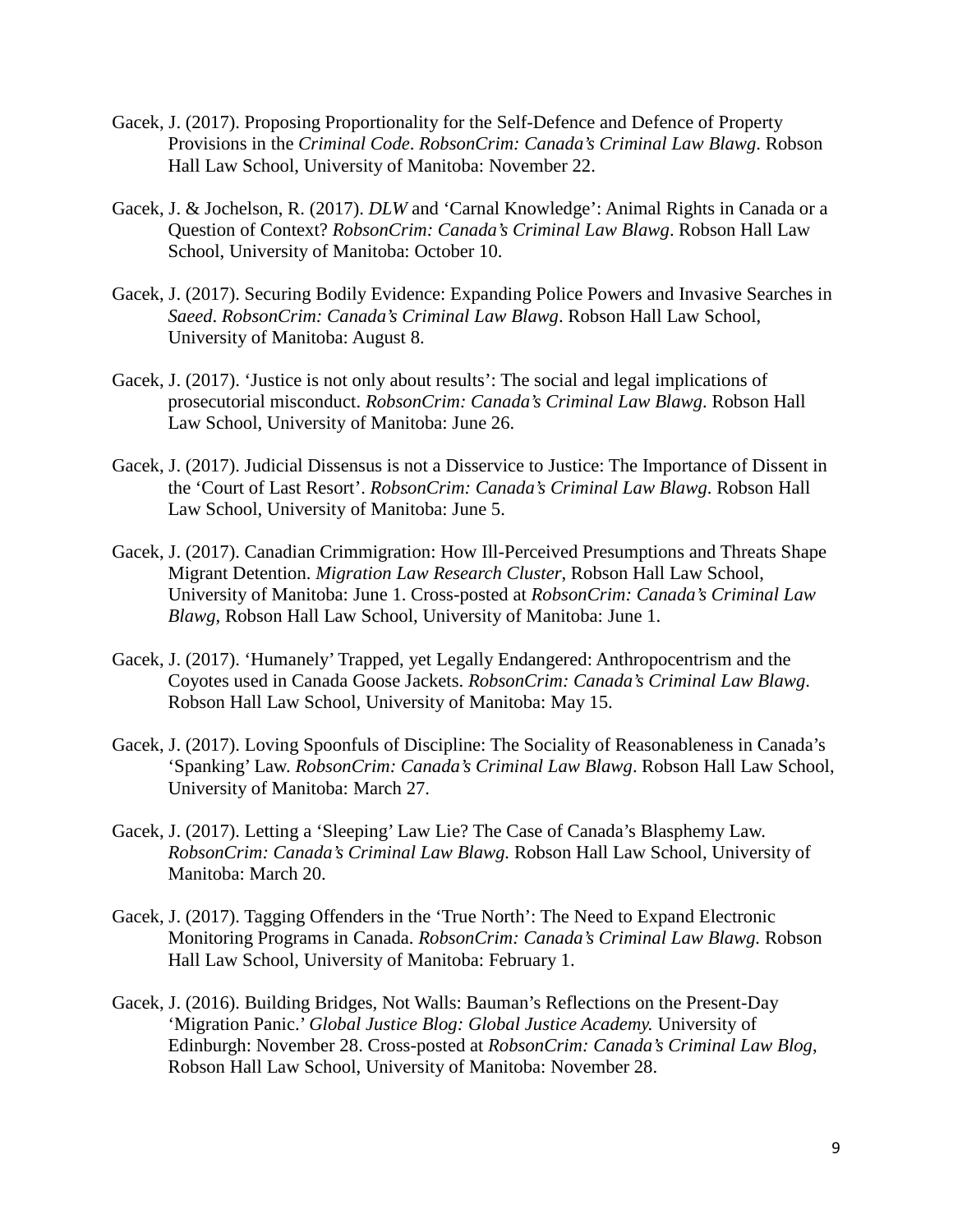- Gacek, J. (2016). A 'Catch-All' Provision with Extreme Overreactions? The Legalistic Snares within Section 34 of Canada's *Immigration and Refugee Protection Act*. *RobsonCrim: Canada's Criminal Law Blawg*. Robson Hall Law School, University of Manitoba: November 21. Cross-posted at *Migration Law Research Cluster*, Robson Hall Law School, University of Manitoba: November 21.
- Gacek, J. (2016). 'Buildings are for (Some) People': Reconsidering Architecture and the Struggle for Urban Space. *Global Justice Blog: Global Justice Academy*. University of Edinburgh: October 20.
- Gacek, J. (2016). What's in a Name? Reconsidering Canada's Hate Speech Laws and the Soldiers of Odin. *RobsonCrim: Canada's Criminal Law Blawg.* Robson Hall Law School, University of Manitoba: September 27.
- Gacek, J. (2016). Birds of a Feather Fight Drones Together: Are Canadian Skies Ready for the 'Flying Squad'? *RobsonCrim: Canada's Criminal Law Blawg*. Robson Hall Law School, University of Manitoba: September 20.
- Gacek, J. (2016). 'Good Will' Hunting? The Ongoing Saga of Stingray Surveillance and Police Accountability in Canada. *RobsonCrim: Canada's Criminal Law Blawg*. Robson Hall Law School, University of Manitoba: September 9.

## **Refereed Conference Presentations**

- Gacek, J. & Ricciardelli, R. (2020). "Why Correctional Work? Motivations for Former Armed Forces Personnel to Transition Toward Correctional Services." Prospective paper to be presented at the *American Society of Criminology* 2020, Washington, D.C, November 18- 20. (\*\*Conference cancelled because of COVID-19 pandemic\*\*)
- Gacek, J. (2019). "Corporate Green-Washing and Concerns for Environmental Responsibility." Prospective paper to be presented at *Critical Perspectives*: *Criminology and Social Justice* 2020, Laval University, Quebec City, QC, June. (\*\*Conference cancelled because of COVID-19 pandemic\*\*)
- Gacek, J., Ricciardelli, R., & Moran, D. (2019). "Service Life: Reassessing Roles and Responsibilities of Former Military Personnel as Correctional Officers." Prospective paper to be presented at *Critical Perspectives*: *Criminology and Social Justice* 2020, Laval University, Quebec City, QC, June. (\*Conference cancelled because of COVID-19 pandemic\*\*)
- Gacek, J., Ricciardelli, R., & Moran, D. (2019). "Occupational Drift: Understanding Former Military Personnel Transition to Correctional Work." Prospective paper to be presented at *Mobilizing Justice* 2020, Centre for Interdisciplinary Justice Studies, University of Winnipeg, Winnipeg, MB, May. (\*\*Conference cancelled because of COVID-19 pandemic\*\*)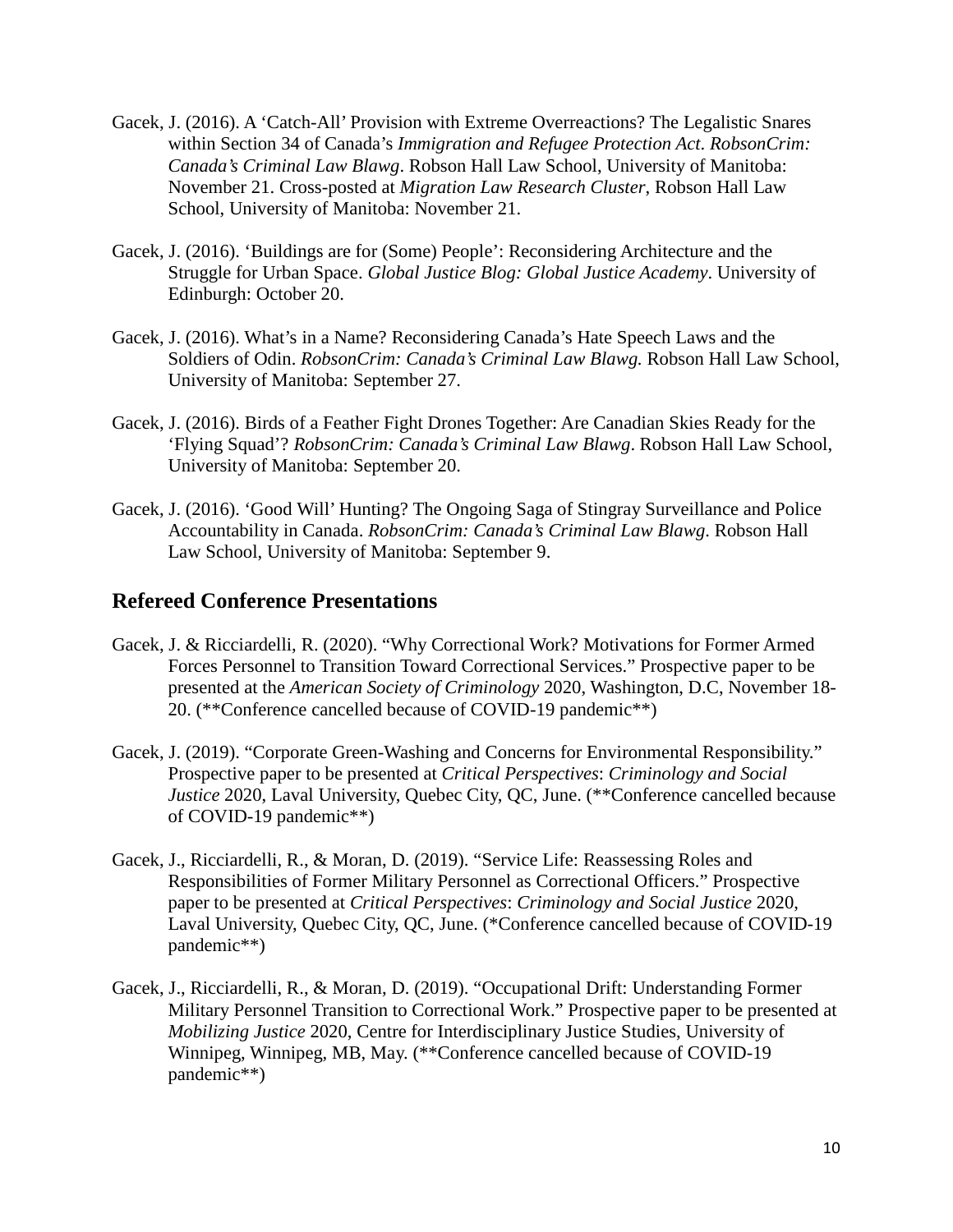- Gacek, J. & Ricciardelli, R. (2019). "Facing Facts: Revisiting the *Drug Free Prisons Act* in a Climate of Harm Reduction." Paper presented at *Criminal Law and Evidentiary Thresholds in Canada: The Last Ten Years*, Robson Hall, Faculty of Law, University of Manitoba, Winnipeg, MB, October.
- Gacek, J. & Ricciardelli, R. (2019). "Carceral boundaries and transgender positioning in the Canadian federal prison system." Paper presented at *Digitizing Justice 2019*, Centre for Interdisciplinary Justice Studies, University of Winnipeg, Winnipeg, MB, May.
- Gacek, J. (2019). "In the Era of E-Carceration: Criminal Justice Trends and Concerns with Electronic Monitoring." Paper presented at Paper presented at *Digitizing Justice 2019*, Centre for Interdisciplinary Justice Studies, University of Winnipeg, Winnipeg, MB, May.
- Gacek, J. (2017). "Eagles vs Drones: Police Animals and the Significance of 'Species Justice.'" Paper presented at 17th Annual *European Society of Criminology - EuroCrim2017*, Cardiff University, Cardiff, Wales, UK, September.
- Gacek, J. (2017). "'Following' Offender Compliance: Engagements with Institutional and Mobile Ethnographies." Paper presented at *Scottish Centre for Crime and Justice Research (SCCJR) PhD Residential Event* 2017, Stirling Court Hotel, University of Stirling, Stirling, Scotland, UK, June.
- Gacek, J. (2016). "'Me Time': (Re)Imagining the Carceral Spaces and Violent Geographies of Solitary Confinement." Paper presented at *Carceral Geography Conference* 2016, University of Birmingham, Birmingham, England, UK, December.
- Gacek, J. & Jochelson, R. (2016). "Animal Justice and Sexual (Ab)use: Consideration of Legal Recognition of Sentience for Animals in Canada." Paper presented at *Placing Justice 2016*, Centre for Interdisciplinary Justice Studies, University of Winnipeg, Winnipeg, MB, May.
- Gacek, J. & Woolford, A. (2016). "When Space is Used to Destroy: (Re)Imagining Carceral Spaces and Cultural Destruction." Paper presented at *Placing Justice 2016*, Centre for Interdisciplinary Justice Studies, University of Winnipeg, Winnipeg, MB, May.
- Gacek, J. (2015). "Carceral Spaces and Indigenous Masculinity: Narratives from Former Inmates." Paper presented to the Transforming Locally in a Multi-Polar World Session at the *Thirty Years' Crisis to Multipolarity: the Geopolitical Economy of the 21st Century World* Conference, University of Manitoba, Winnipeg, MB, September.
- Gacek, J. (2015). "'Saving Face' in a 'Tough Place': Activating Prison Identities and the Impact of Incarceration on Self." Paper presented to the Sexual Citizenship Session at the 84<sup>th</sup> Annual *Canadian Sociological Association* meeting, University of Ottawa, Ottawa, ON, June.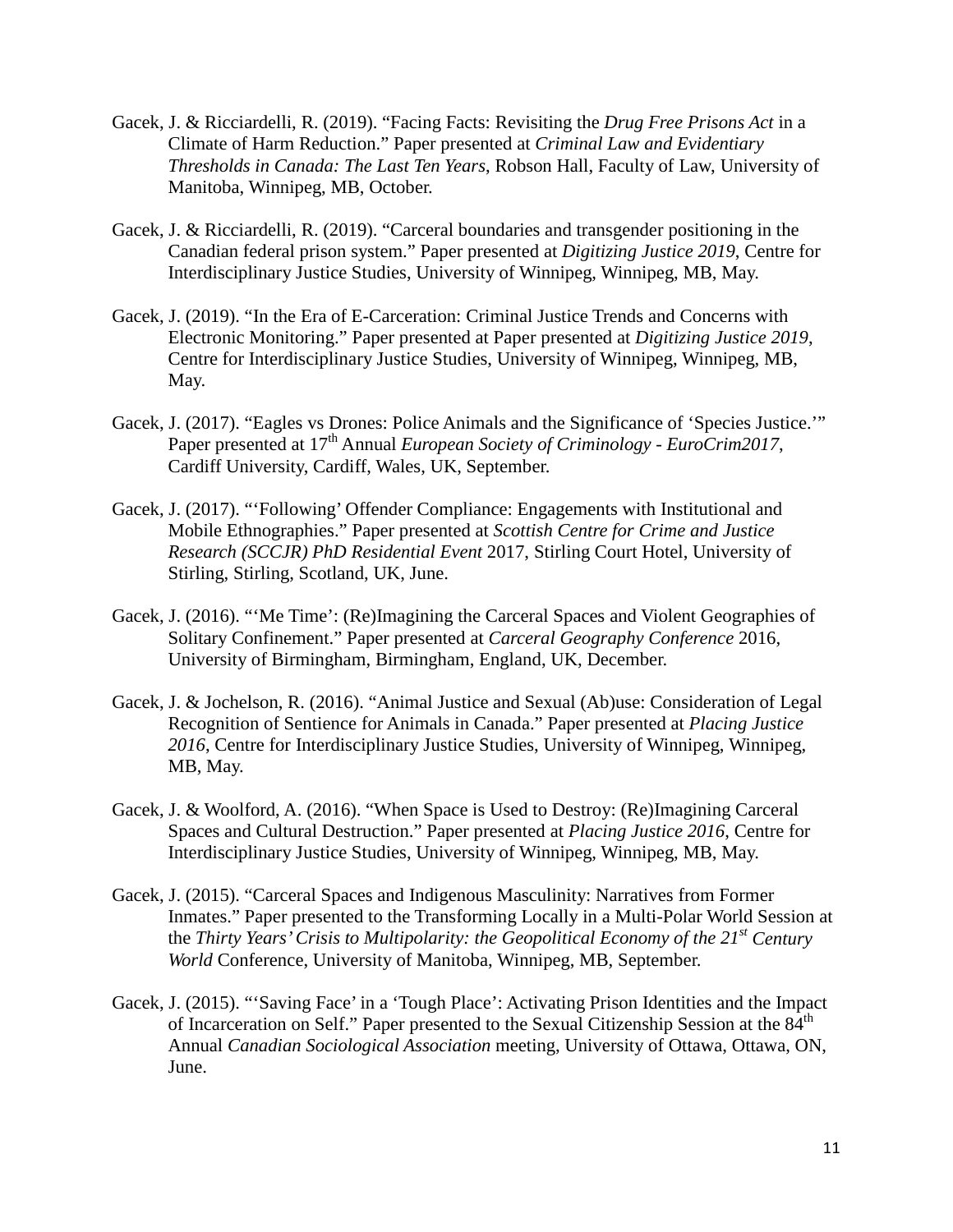- Gacek, J. & Kohm, S. (2015). "The Frozen 'Heart of the Continent': Place Branding Winnipeg in Canadian Crime Films." Paper presented to the Culture Cluster II: Representations of Place Session at the 84<sup>th</sup> Annual Canadian Sociological Association meeting, University of Ottawa, Ottawa, ON, June.
- Gacek, J. (2015). "Fear 'In Here' and 'Out There': Coping with Stress and Struggling with Stigma in Prison and Community Settings." Paper presented at the 5th Annual *Critical Perspectives: Criminology and Social Justice* conference, University of Ottawa, Ottawa, ON, June.
- Kohm, S. & Gacek, J. (2015). "Frozen Justice: Visualizing Crime and Criminal Justice in Canadian Crime Films." Paper presented at the 5th Annual *Critical Perspectives: Criminology and Social Justice* conference, University of Ottawa, Ottawa, ON, June.
- Kohm, S. & Gacek, J. (2015). "Visualizing Cultural Criminology: See(k)ing Justice in the Films of Atom Egoyan." Paper presented at *Visualizing Justice 2015*, Centre for Interdisciplinary Justice Studies, University of Winnipeg, Winnipeg, MB, May.
- Gacek, J. (2015). "'Wake-Up Call': Pushing the Limits of Selfhood to Overcome Prison." Paper presented to the Sociology & Anthropology Graduate Students' Association annual conference, *Hope, Freedom and Responsibility*, Concordia University, Montreal, QC, March.
- Gacek, J. (2015). "'Getting Tough' is Hard Enough: Examining the Intersections of Social and Environmental/Community Psychology on Canadian Prisoners." Paper presented at the *2015 Interdisciplinary Research Colloquium*, University of Manitoba, Winnipeg, MB, February.
- Sanscartier, M. & Gacek, J. (2014). "Scrubbing the Economic Body 'Clean': Business Improvement Districts, Economic Oppression and Spatial Regulation." Paper presented to the American Sociological Association Student Forum at the *2014 American Sociology Association* annual meeting; San Francisco, California, USA, August.
- Bookman, S. & Gacek, J. (2014). "The Mean Streets of Winnipeg: Place, Urbanity, and the Construction of Crime in Film." Paper presented at the *Canadian Law and Society Association* annual meeting, University of Manitoba; Winnipeg, MB, June.
- Gacek, J. (2013). "'What is the Truth?': Analyzing the Adequacy of Truth Commissions for the Reconstruction of Post-Conflict Societies." Paper presented at the *Faculty of Arts Undergraduate Research Symposium*, University of Manitoba; Winnipeg, MB, March.

## **Non-Refereed Presentations**

Gacek, J. (2018). "From Personal to 'Carceral': Creating Carceral Territory through the Electronic Monitoring of Offenders." Paper presented at *Criminology Reading Group Seminars*, Edinburgh Law School, University of Edinburgh, Edinburgh, UK, February.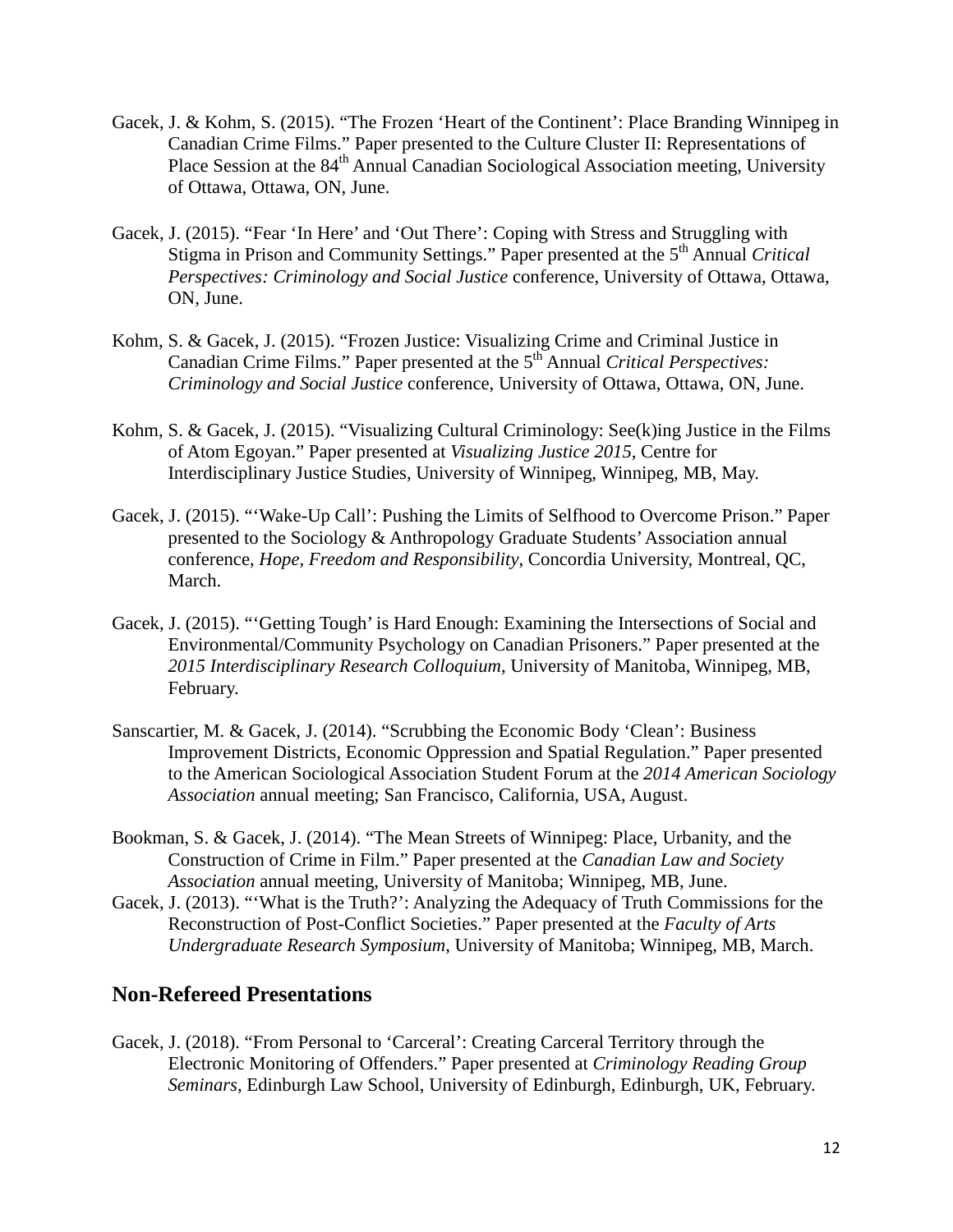- Gacek, J. (2017). "Penal Sanctions: Electronic Monitoring of Offenders." Presentation to a Criminology Honours class at Edinburgh Law School, University of Edinburgh; Edinburgh, Scotland, UK, November.
- Gacek, J. (2015). "(En)Acting a Deviant: The Sociology of Deviance and Examining Identities in Prison." Presentation to a first-year Sociology class in the Department of Sociology, University of Manitoba; Winnipeg, MB, May.
- Gacek, J. (2015). "Contemporary Critical Criminology: Cultural Criminology." Presentation to a third-year Criminology class in the Department of Sociology, University of Manitoba; Winnipeg, MB, March.
- Gacek, J. (2014). "From 'Who I was' to 'Who I want to be': Identity Transitions from Prisoner to Citizen Life." Presentation to a first-year Sociology class in the Department of Sociology, University of Manitoba; Winnipeg, MB, November.
- Gacek, J. (2014). "Identity Work, Labeling Theory and Sexuality: A Sociological and Criminological Analysis." Presentation to a first-year Sociology class in the Department of Sociology, University of Manitoba; Winnipeg, MB, January.
- Gacek, J. (2013). "Student Tips and Resources Available at the University of Manitoba." Presentation to a first-year Sociology class in the Department of Sociology, University of Manitoba; Winnipeg, MB, September.

# **Teaching Experience**

| Sept 2019-present    | Assistant Professor, Department of Justice Studies, University of<br>Regina                                                 |
|----------------------|-----------------------------------------------------------------------------------------------------------------------------|
| Courses Taught:      | 'Advanced Issues in Corrections and Community Justice' (JS 440-<br>001; Fourth-year Justice course: Fall)<br>Enrollment: 20 |
|                      | The Criminal Justice System' (JS 240-001; Second-year Justice<br>course: Winter)<br>Enrollment: 60                          |
|                      | 'Environment and Justice' (JS 412-001; Fourth-year Justice course:<br>Winter)<br>Enrollment: 20                             |
| Sept 2018-April 2019 | Contract Academic Staff, Criminal Justice Department, University<br>of Winnipeg                                             |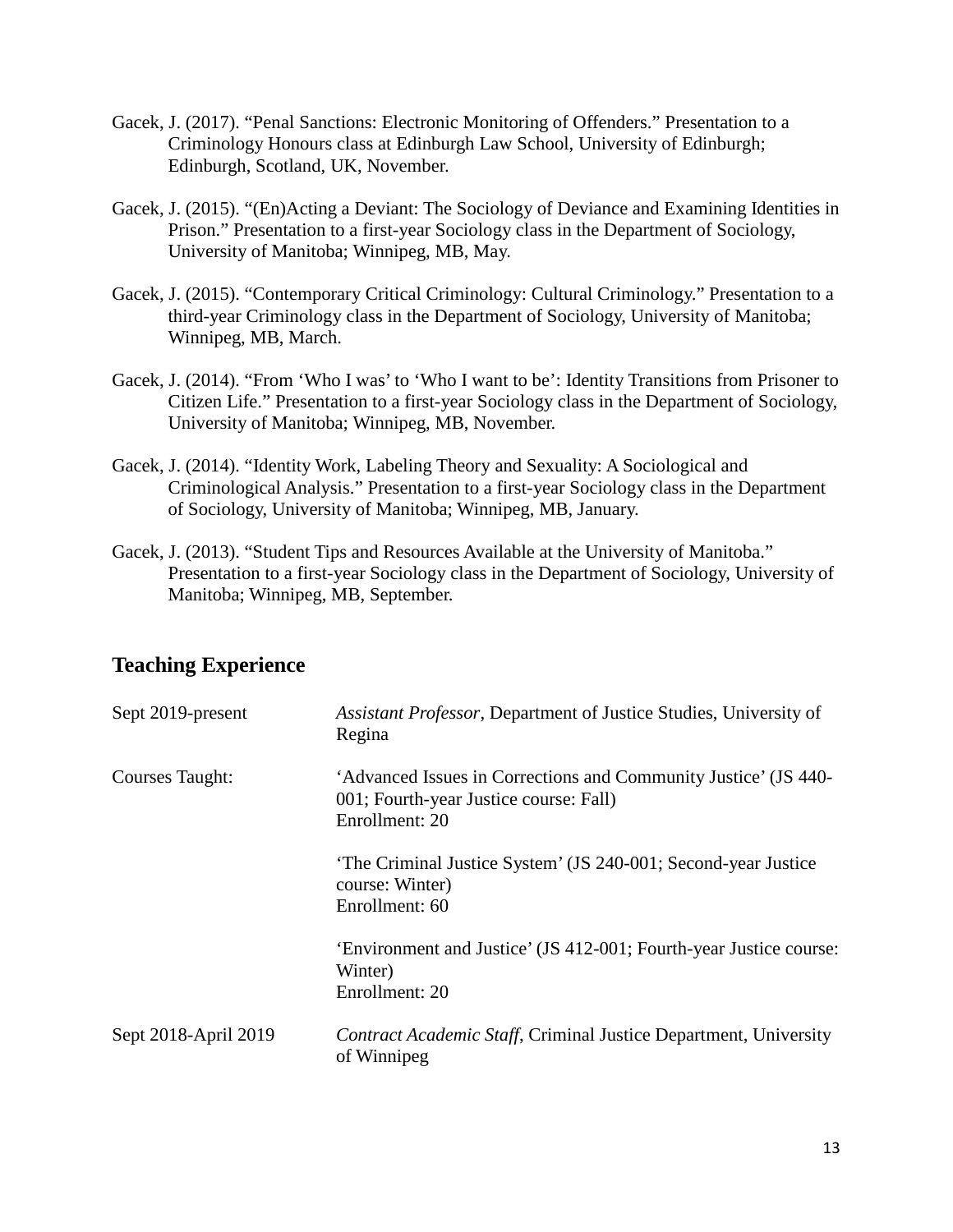| <b>Courses Taught:</b>  | 'Introduction to Criminal Justice' (CJ 1002-051; First-year<br>Criminal Justice course: Fall)                                                                                                                                                                                                                                                   |
|-------------------------|-------------------------------------------------------------------------------------------------------------------------------------------------------------------------------------------------------------------------------------------------------------------------------------------------------------------------------------------------|
| Sept 2017-May 2018      | Tutor, Sociology Department, School of Social and Political<br>Science, University of Edinburgh                                                                                                                                                                                                                                                 |
| <b>Courses Tutored:</b> | 'The Sociological Imagination: Individuals and Society'<br>(SCIL08004; Soc1A Semester One (First-year Sociology course:<br>Fall)<br>'The Sociological Imagination: Private Troubles, Public Problems'<br>(SCIL08005; Soc1B Semester Two (First-year Sociology course:<br>Winter)                                                                |
| Sept-December 2017      | Tutor, Edinburgh Law School, University of Edinburgh                                                                                                                                                                                                                                                                                            |
| <b>Course Tutored:</b>  | 'Introduction to Criminology' (LAWS08137; Semester One (First-<br>year Criminology course: Fall))                                                                                                                                                                                                                                               |
| Sept 2015-July 2016     | Contract Academic Staff, Criminal Justice Department, University<br>of Winnipeg                                                                                                                                                                                                                                                                 |
| <b>Courses Taught:</b>  | 'Introduction to Criminal Justice' (CJ 1101-002; First-year<br>Criminal Justice course: Fall/Winter)<br>'Introduction to Criminal Justice' (CJ 1101-001; First-year<br>Criminal Justice course: Spring)                                                                                                                                         |
| Sept 2015-April 2016    | Contract Academic Staff, Department of Sociology, University of<br>Manitoba                                                                                                                                                                                                                                                                     |
| <b>Courses Taught:</b>  | 'Introduction to Research Methods' (SOC 2290 D01; Second-year<br>Sociology online course: Fall/winter)<br>'Introduction to Criminology' (SOC 2510 A04; Second-year<br>Criminology course: Fall)<br>'Sociology of Criminal Justice and Corrections' (SOC 2610;<br>Second-year Criminology course: Fall (A02) and winter online<br>course $(D01)$ |

# **Research Experience**

| Summer 2018 | Research Assistant to Professors Richard Jochelson and David Ireland,<br>Robson Hall Law School at the University of Manitoba.                                                                                                |
|-------------|-------------------------------------------------------------------------------------------------------------------------------------------------------------------------------------------------------------------------------|
| Spring 2018 | Research Assistant to Professor Richard Jochelson, Robson Hall Law<br>School at the University of Manitoba. Performed socio-legal analyses on<br>judicial interpretations of legal cases; authored prospective manuscript for |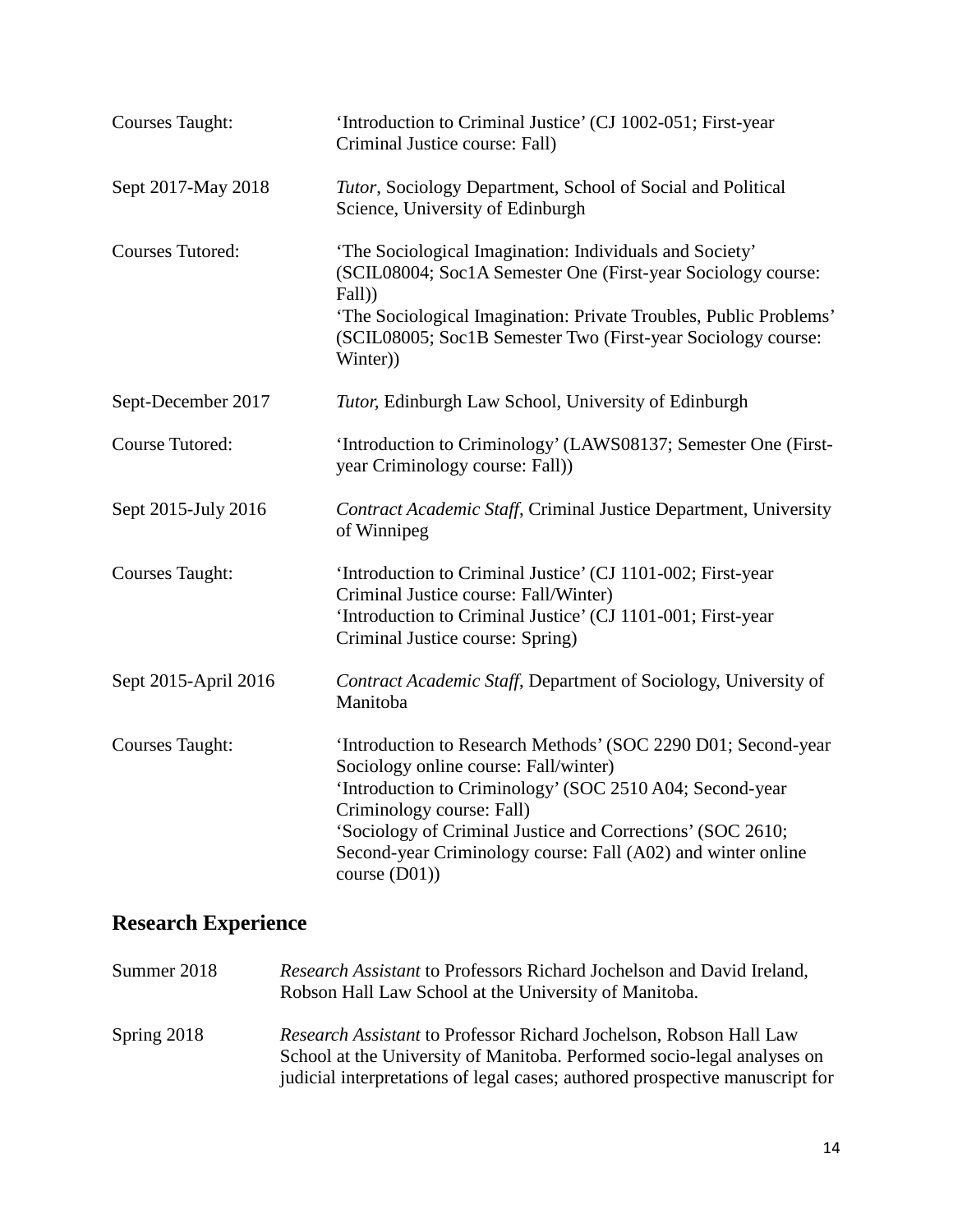|                | Demeter Press; revised and authored call-for-papers for prospective<br>symposia to be held at Robson Hall Law School.                                                                                                                                                                                                                                        |
|----------------|--------------------------------------------------------------------------------------------------------------------------------------------------------------------------------------------------------------------------------------------------------------------------------------------------------------------------------------------------------------|
| Fall 2017      | Intern/Conference Coordinator; Scottish Centre for Crime and Justice<br>Research (SCCJR), University of Glasgow; organized annual lecture and<br>conference for SCCJR network, staff and students across four partner<br>Scottish universities (Edinburgh, Glasgow, Strathclyde, and Stirling).                                                              |
| Spring 2017    | RobsonCrim Fellow; liaison between authors, law students and<br>contributing staff of RobsonCrim, a Canadian criminal law blog located at<br>Robson Hall Law School, University of Manitoba. Ongoing blog post<br>contributor; encouraged submissions from staff, students and practitioners;<br>peer-reviewed blog post submissions.                        |
| Spring 2017    | Research Assistant to Professor Richard Jochelson, Robson Hall Law<br>School at the University of Manitoba. Performed socio-legal analyses on<br>judicial interpretations of legal cases; authored detailed manuscript<br>proposals for prospective publishing companies; (copy-)edited<br>manuscripts and journal articles for publication.                 |
| Summer 2016    | Research Assistant to Professor Steven Kohm, Criminal Justice<br>Department at the University of Winnipeg.                                                                                                                                                                                                                                                   |
| Winter 2015    | Teaching Assistant to Professor Russell Smandych, Department of<br>Sociology at the University of Manitoba.                                                                                                                                                                                                                                                  |
| Winter 2015    | Teaching Assistant to Professor Mary-Anne Kandrack, Department of<br>Sociology at the University of Manitoba.                                                                                                                                                                                                                                                |
| Summer 2013-15 | Teaching Assistant to Professor Raymond Foui, Department of Sociology<br>at the University of Manitoba.                                                                                                                                                                                                                                                      |
| Summer 2014-15 | Teaching Assistant to Professor Tannis Peikoff, Department of Sociology<br>at the University of Manitoba.                                                                                                                                                                                                                                                    |
| Winter 2015    | Research Assistant to Professor Kevin Walby, Criminal Justice<br>Department at the University of Winnipeg.                                                                                                                                                                                                                                                   |
|                | Performing qualitative analyses on freedom of information and access to<br>information (ATI/FOI) requests for his project regarding corporate security<br>trends and patterns within federal departments in Canada. Copyedited<br>manuscripts that focused on interaction between municipal corporate<br>security trends, security and surveillance studies. |
| Fall 2013-14   | Teaching Assistant to Professor Susan Prentice, Department of Sociology<br>at the University of Manitoba.                                                                                                                                                                                                                                                    |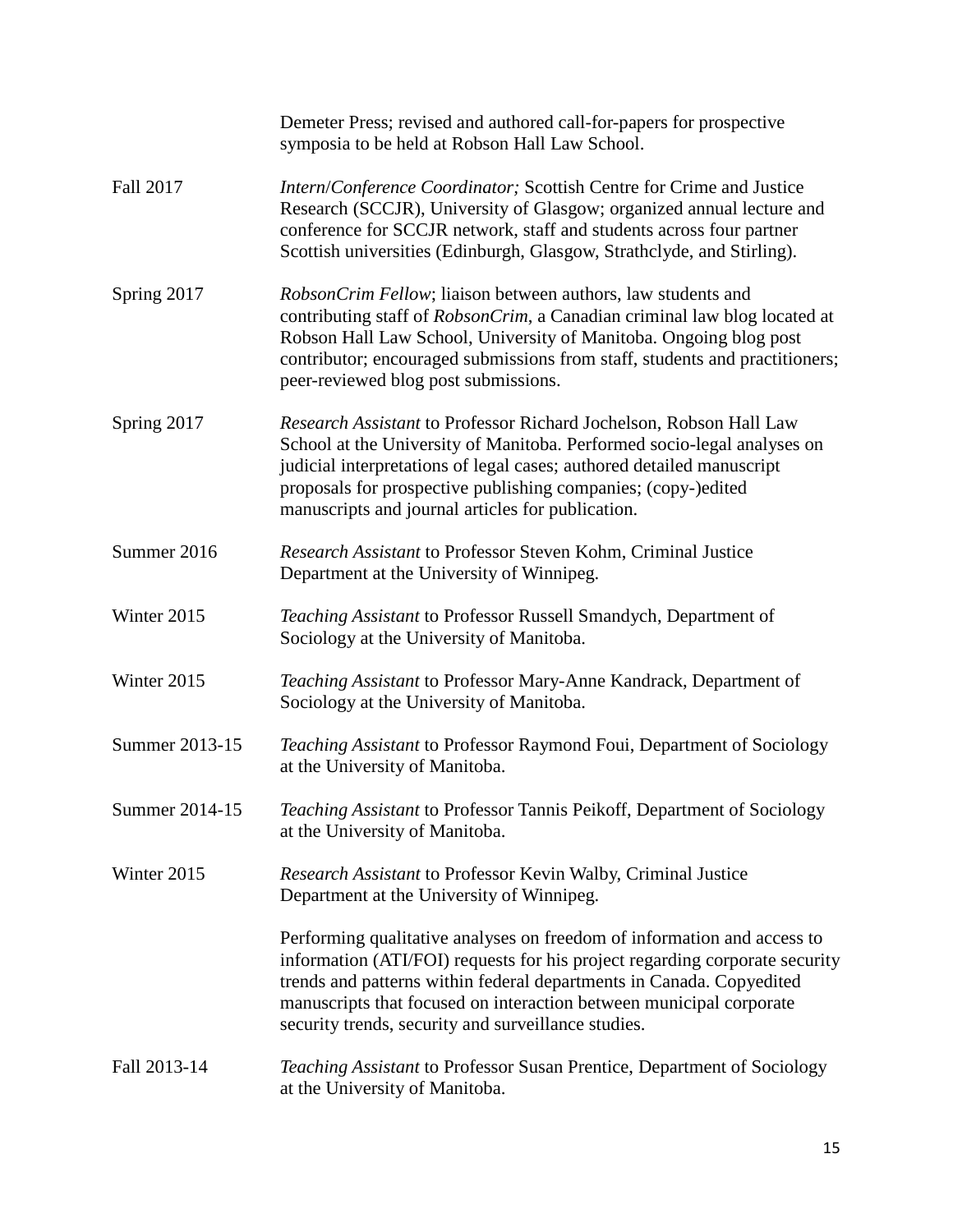| Summer 2013-16 | <i>Research Assistant</i> to Professor Sonia Bookman, Department of<br>Sociology, University of Manitoba, and Professor Steven Kohm, Criminal<br>Justice Department at the University of Winnipeg.   |
|----------------|------------------------------------------------------------------------------------------------------------------------------------------------------------------------------------------------------|
|                | Performed visual and cinematic analyses on Winnipeg crime films for<br>their combined project regarding the construction of crime in Canadian<br>crime films.                                        |
| Summer 2014    | Research Assistant to Professor Andrew Woolford, Department of<br>Sociology, University of Manitoba.                                                                                                 |
|                | Conducted archival research regarding the Assiniboia Residential School<br>located in Winnipeg, Manitoba.                                                                                            |
| Winter 2014    | Research Assistant to Professor Claudia Sanchez-Bajo, Department of<br>Business at the University of Winnipeg.                                                                                       |
|                | Attended community housing meetings and analyzed documents regarding<br>limited equity co-op housing initiatives, affordability and sustainability at<br>the local, global and international levels. |

## **Co-Curricular Activities**

| 2016-18 | Content Editor, Edinburgh Student Law Review, University of Edinburgh.                |
|---------|---------------------------------------------------------------------------------------|
| 2013-15 | <i>Social Director, Sociology Graduate Students' Council, University of Manitoba.</i> |
| 2014-15 | <i>Treasurer,</i> Sociology Graduate Students' Council, University of Manitoba.       |
| 2013-15 | <i>Graduate Student Representative, Sociology Curriculum Committee, University</i>    |
|         | of Manitoba.                                                                          |

## **Research Interests**

Carceral spaces, practices and institutions; urban and prison sociology; socio-legal studies and judicial decision-making; critical, cultural, and green criminology; criminal justice studies; criminal law and civil liberties; emotion and affect studies; sociology of the body; punishment, surveillance and society; gender and sexuality studies; social psychology; (anti-)terrorism and society; genocide studies.

## **Committee Member – Masters Students**

| Year      | <b>Student</b> | <b>Title</b>                                                                          | $Co-Supervisor(s)$                 | Institution             |
|-----------|----------------|---------------------------------------------------------------------------------------|------------------------------------|-------------------------|
| 2018-2020 | Chris Jackson  | "Firearms"<br>recovered by<br>working police<br>officers in the<br>prairie provinces: | Prof. R. Ruddell<br>Prof. N. Jones | University of<br>Regina |
|           |                | an analysis"                                                                          |                                    |                         |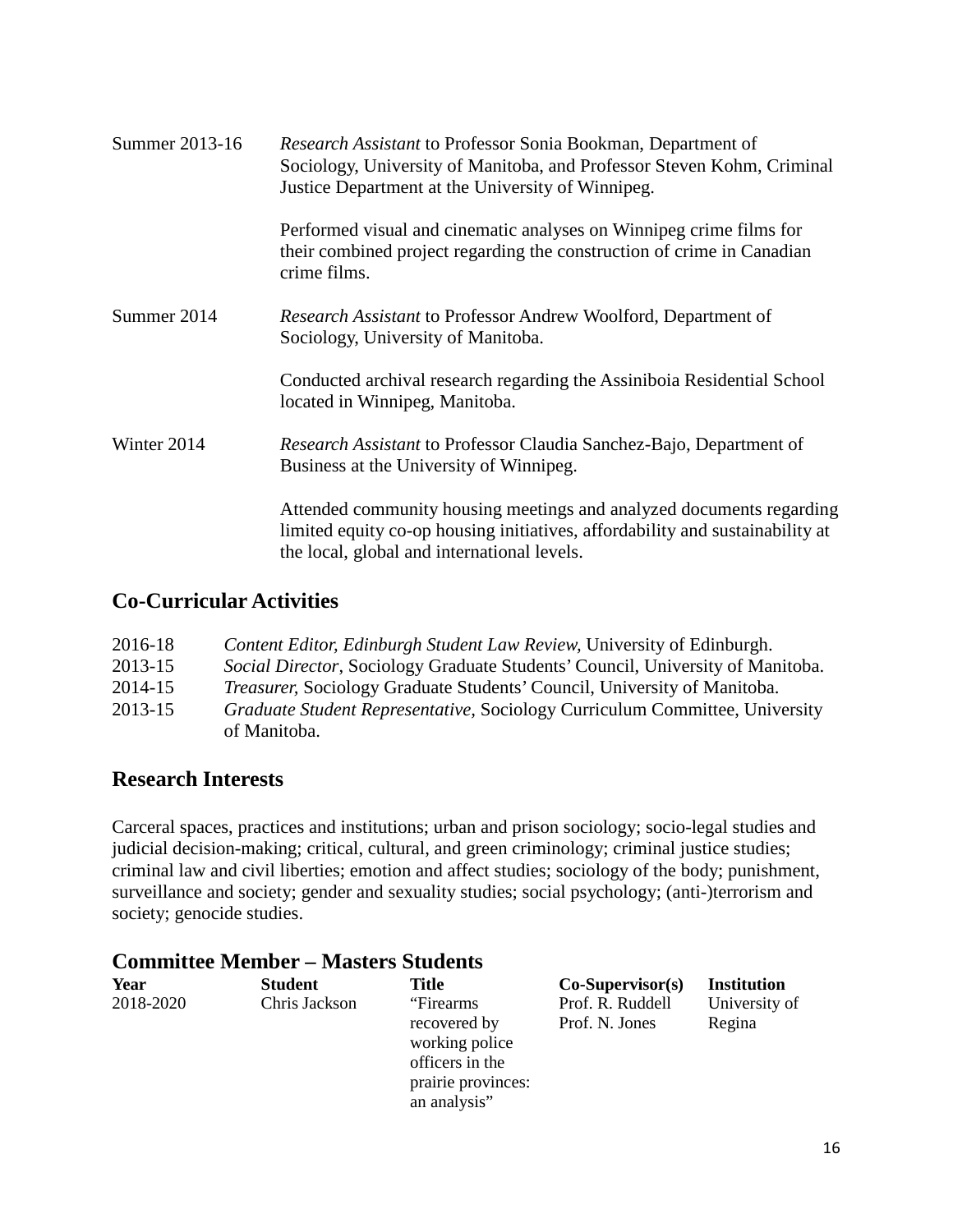| 2019-2020 | <b>Brayden</b><br>McDonald | "Criminal Law in<br>the Manitoba | Prof. R. Jochelson University of<br>Prof. D. Ireland | Manitoba |
|-----------|----------------------------|----------------------------------|------------------------------------------------------|----------|
|           |                            | Courts"                          |                                                      |          |

# **Academic and Public Service**

| <b>March 2020-</b> | Peer reviewer for <i>Punishment and Society</i> .                                                                                                                          |
|--------------------|----------------------------------------------------------------------------------------------------------------------------------------------------------------------------|
| February 2020-     | Peer reviewer for <i>Political Geography</i> .                                                                                                                             |
| January 2020-      | Peer reviewer for Critical Criminology.                                                                                                                                    |
| January 2020       | Hosted and Presented at Book Launch for Sexual Regulation and the Law<br>A Canadian Perspective.<br>McNally Robinson Booksellers, Winnipeg, MB. January 30 <sup>th</sup> . |
| January 2020-      | Chair and Committee Member, Hiring Committee, Department of Justice<br>Studies, University of Regina.                                                                      |
| November 2019-     | Peer reviewer for UBC Law Review.                                                                                                                                          |
| October 2019-      | Peer reviewer for European Journal of Criminology.                                                                                                                         |
| September 2019-    | Research Associate, Canadian Centre for Policy Alternatives (CCPA)<br>Saskatchewan.                                                                                        |
| September 2019-    | Committee member, Curriculum Committee, Department of Justice<br>Studies, University of Regina.                                                                            |
| September 2019-    | Member, 'Social Justice & Community Safety' Research Cluster,<br>University of Regina.                                                                                     |
| September 2019-    | Member, 'Water, Environment & Clean Energy' Research Cluster,<br>University of Regina.                                                                                     |
| September 2019-    | Member, 'Living Heritage' Research Cluster, University of Regina.                                                                                                          |
| December 2018-     | Peer reviewer for The Canadian Geographer.                                                                                                                                 |
| June 2018-         | Peer reviewer for Crime, Law and Social Change.                                                                                                                            |
| December 2017      | Peer-reviewed chapters for the edited volume Palgrave Handbook of<br>Prison and the Family (Palgrave Macmillan 2019).                                                      |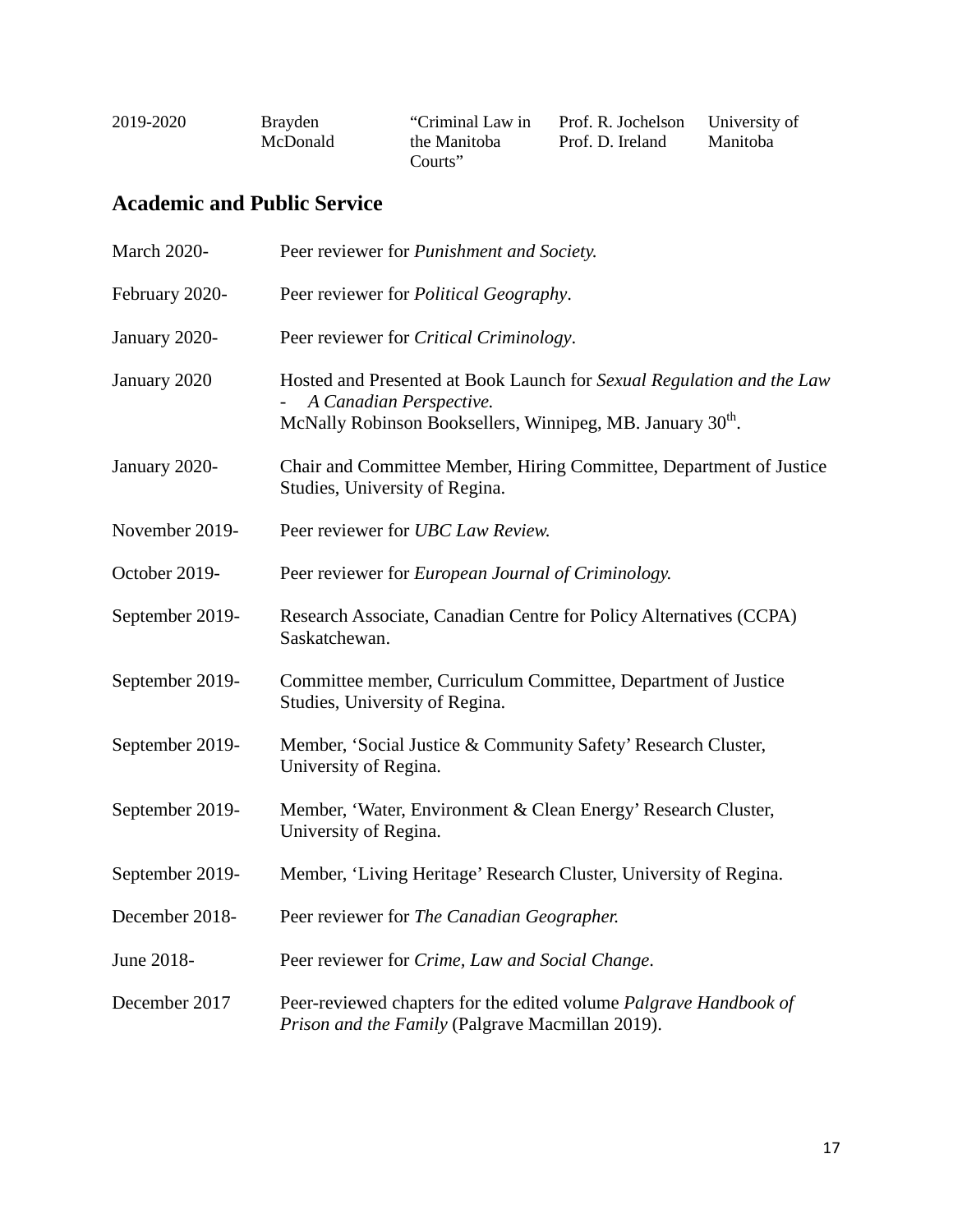| October 2017    | Session Chair, "The measurement, meaning, and consequences of<br>violence," Scottish Centre for Crime and Justice Research (SCCJR)<br>Annual Lecture, University of Edinburgh. |  |
|-----------------|--------------------------------------------------------------------------------------------------------------------------------------------------------------------------------|--|
| May 2017        | Session Chair, "Places and Spaces of Violence," Violence and Society<br>Research Cluster, Canadian Sociological Association. Ryerson University.                               |  |
| November 2016-  | Member, Carceral Geography Working Group, Royal Geographical<br>Society with the Institute of British Geographers (RGS-IBG)                                                    |  |
| October 2016-   | Peer reviewer for Manitoba Law Journal.                                                                                                                                        |  |
| Sept 2016-2018  | Member, Editorial Board of Edinburgh Student Law Review, University of<br>Edinburgh                                                                                            |  |
| Sept 2016-2018  | Student Ambassador, Global Justice Academy, University of Edinburgh                                                                                                            |  |
| August 2016-    | Member, Scottish Centre for Crime and Justice Research                                                                                                                         |  |
| August 2016-    | Contributing collaborator to robsoncrim.com, a criminal legal blawg ('law<br>blog') based out of Robson Hall Law School, University of Manitoba                                |  |
| July 2016-      | Member, Violence and Society Research Cluster, Canadian Sociological<br>Association                                                                                            |  |
| May-July 2016   | Worked with Dr. Elizabeth Comack to produce the University of Manitoba<br>Sociology Newsletter for Fall 2016                                                                   |  |
| February 2016   | Peer-reviewed and copyedited chapters for the edited volume Screening<br>Justice in Canada: Canadian Crime Films, Culture and Society<br>(Fernwood Publishing, 2016).          |  |
| January 2016    | Panel member: "A Professional Development Seminar on Graduate<br>School," hosted by the Criminal Justice Department, University of<br>Winnipeg                                 |  |
| Sept. 2015-2016 | Committee member of the Sociology Symposium Series Committee,<br>University of Manitoba                                                                                        |  |
| September 2015- | Member, Canadian Sociological Association, Violence and Society Cluster                                                                                                        |  |
| August 2015-    | Peer reviewer for the Annual Review of Interdisciplinary Justice Research.                                                                                                     |  |